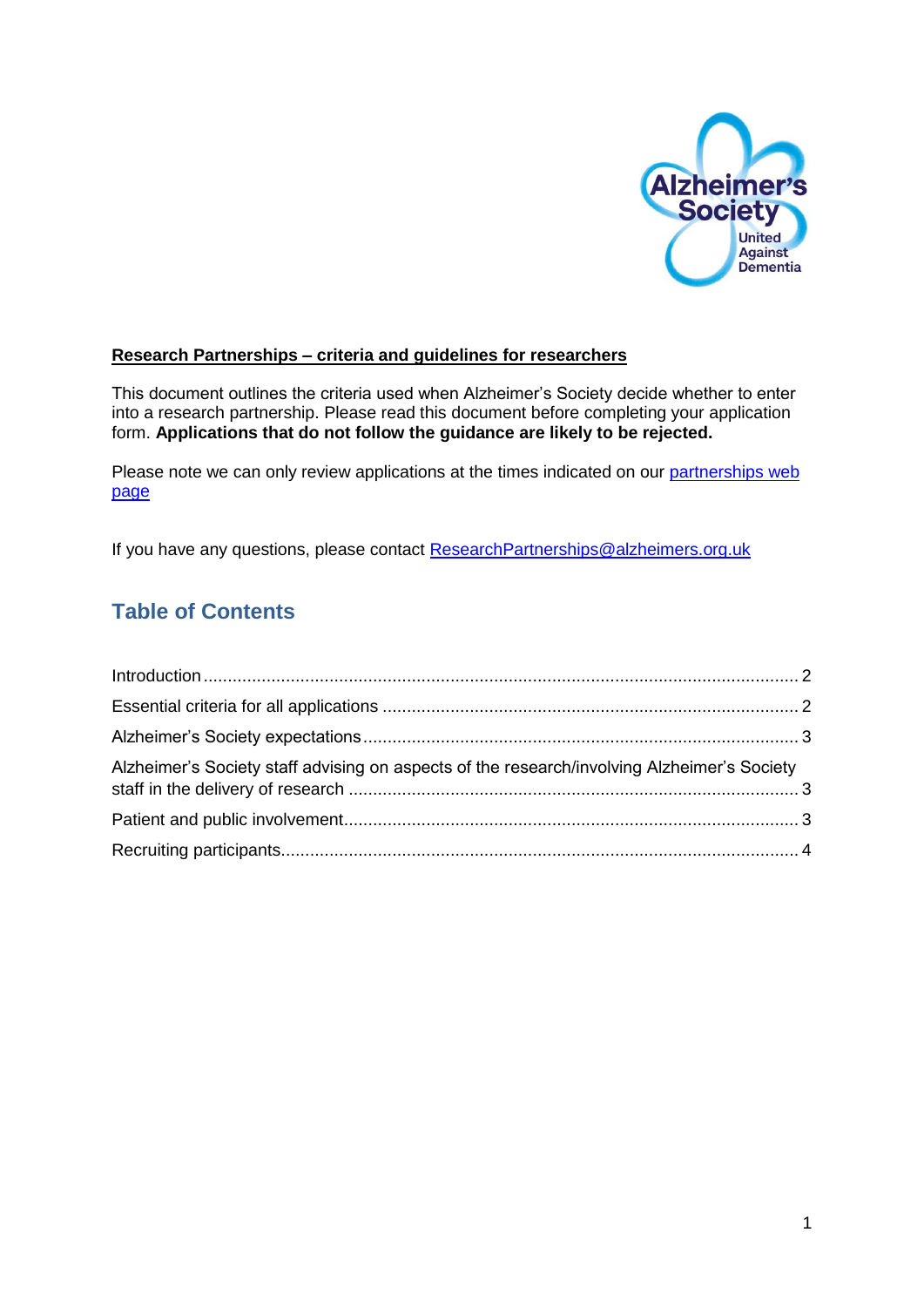### <span id="page-1-0"></span>**Introduction**

Research Partnerships relate to research we are *not funding* and include;

- a) Enabling the **involvement and or participation of people affected by dementia** in research
- b) Using the expertise of Alzheimer's Society to **advise** on aspects of research
- c) Involving Alzheimer's Society staff in the **delivery** of research
- Alzheimer's Society is the largest care and support charity for people with dementia, and as such many researchers may be interested in working with the Society in a variety of ways. Over the last 5 years, we have worked in partnership with academics to deliver considerable impact for people with dementia. However, we receive a large number of partnership requests and have created a streamlined process to help us prioritise the time and resources we commit to projects.
- Partnership applications will be reviewed in line with the goals of **[Alzheimer's](https://www.alzheimers.org.uk/site/scripts/documents_info.php?documentID=1111)  [Society Research strategy](https://www.alzheimers.org.uk/site/scripts/documents_info.php?documentID=1111)** and strategic priorities, as well as the potential for Alzheimer's Society to make a positive impact on the project.
- We will carefully consider whether we have the resources to meet the time commitment being requested.
- If you have innovative ideas for ways to involving our staff, volunteers, or people affected by dementia we are also keen to hear from you.

### <span id="page-1-1"></span>**Essential criteria for all applications**

- You must be based at a recognised higher education learning institute, such as a University or in the NHS, AND you must also be studying at PhD level OR have already achieved a PhD or higher Clinical qualification
- The project must have all the necessary ethical approval for the research and you must be able to share proof of the approval with us;
	- $\circ$  If you are in the process of gaining ethical approval this must be stated on the form and you must update us on whether the approval is in place before engaging with our service users or Research Network volunteers.
	- $\circ$  If ethical approval is not required please clearly state the reasons why on the application form
- In order for us to make a decision we need to understand the impact/potential impact of your research – applications should outline plans for implementation and dissemination or future phases of research
- Your application should be submitted as far in advance as possible of any forthcoming deadlines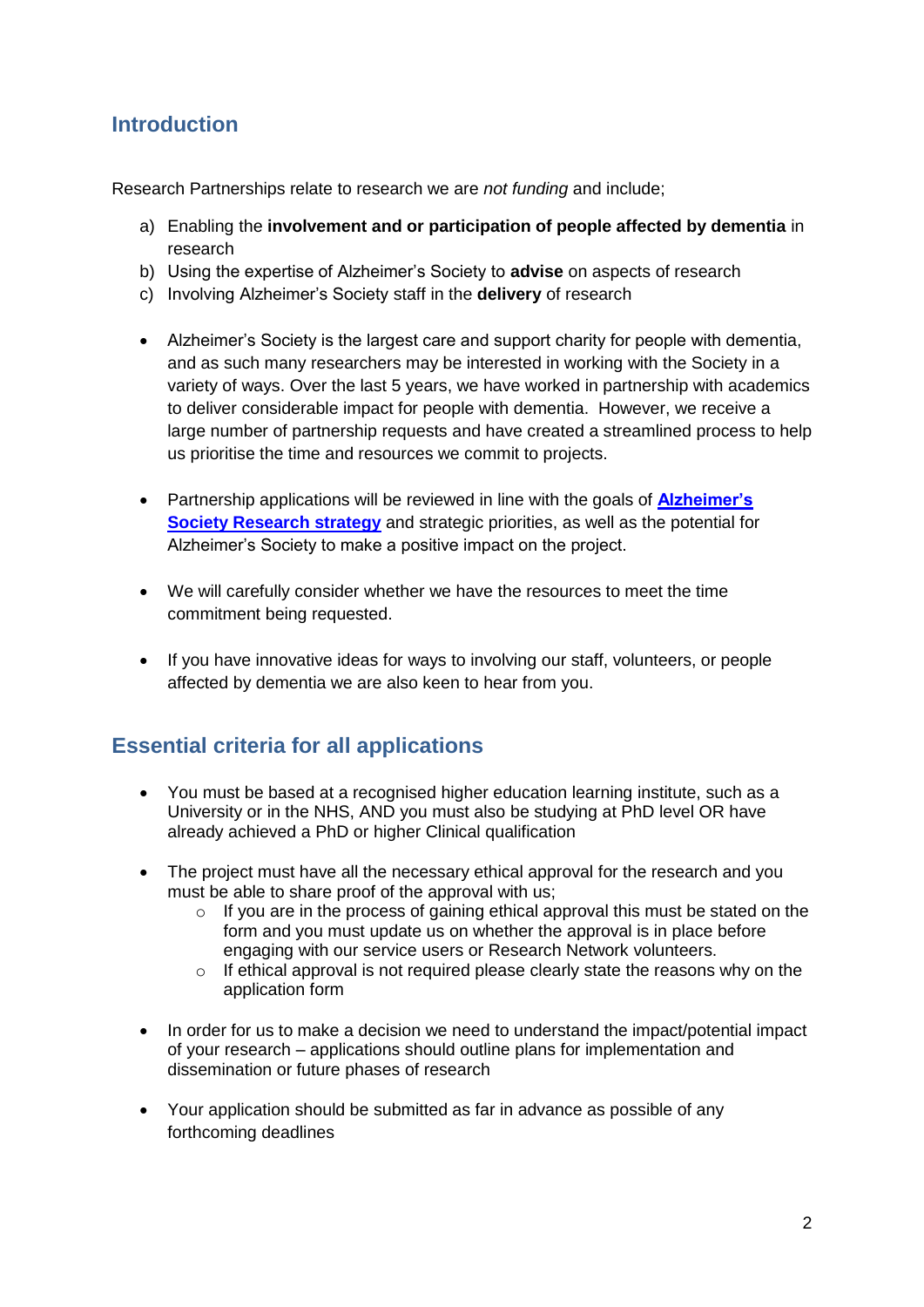We often receive requests for a letter outlining our support for a research study prior to it receiving funding. It is very important that you **let us know the outcome of the funding decision,** so we can plan our resources accordingly. Depending on the ask, it is likely that we will need a follow up conversation once funding is in place to discuss partnership activities in more detail.

### <span id="page-2-0"></span>**Alzheimer's Society expectations**

- 1. Appropriate acknowledgement of contributions to the research from people affected by dementia and or our staff i.e. in publications and other dissemination materials.
- 2. Regular updates on the progress of your research
- 3. Contributions to impact reports, and evaluations of the partnership process

# <span id="page-2-1"></span>**Alzheimer's Society staff advising on aspects of the research/involving Alzheimer's Society staff in the delivery of research**

Partnership applications can request to draw on the expertise of our staff and organisational expertise; this could be through membership on an advisory group or more complex involvement such as becoming a delivery partner. We aim to support these requests where we have capacity and particularly where they align with our organisational priorities.

### <span id="page-2-2"></span>**Patient and public involvement**

- As a partner, Alzheimer's Society is able to draw upon the advice and experience of our [Research Network.](https://www.alzheimers.org.uk/site/scripts/documents_info.php?documentID=1109) Our Research Network is a team of over 270 carers, former [carers](https://www.alzheimers.org.uk/site/scripts/documents.php?categoryID=200343) and people with [dementia.](https://www.alzheimers.org.uk/factsheet/400) Research Network volunteers receive training in the research process and regularly review research proposals received by Alzheimer's Society.
- We are looking for precise, interesting and innovative Patient and Public Involvement (PPI) plans with an indication of the time commitment for our service users or Research Network volunteers.
- If research involves people affected by dementia, it is good practice to; feedback the results of the research, the impact of their contribution to the research output or if contributions were made at application stage how their input affected the final application. This is most likely to be a summary written in lay terms and the researcher should be able to give an approximate date of when they will communicate these results.
- When planning the involvement of people affected by dementia in research, it is important to consider the potential costs involved. We recommend the use of the INVOLVE guidance for creating a budget for Patient and Public Involvement. Their [Involvement Cost Calculator](http://www.invo.org.uk/resource-centre/payment-and-recognition-for-public-involvement/involvement-cost-calculator/) provides suggested costing for a range of activities.